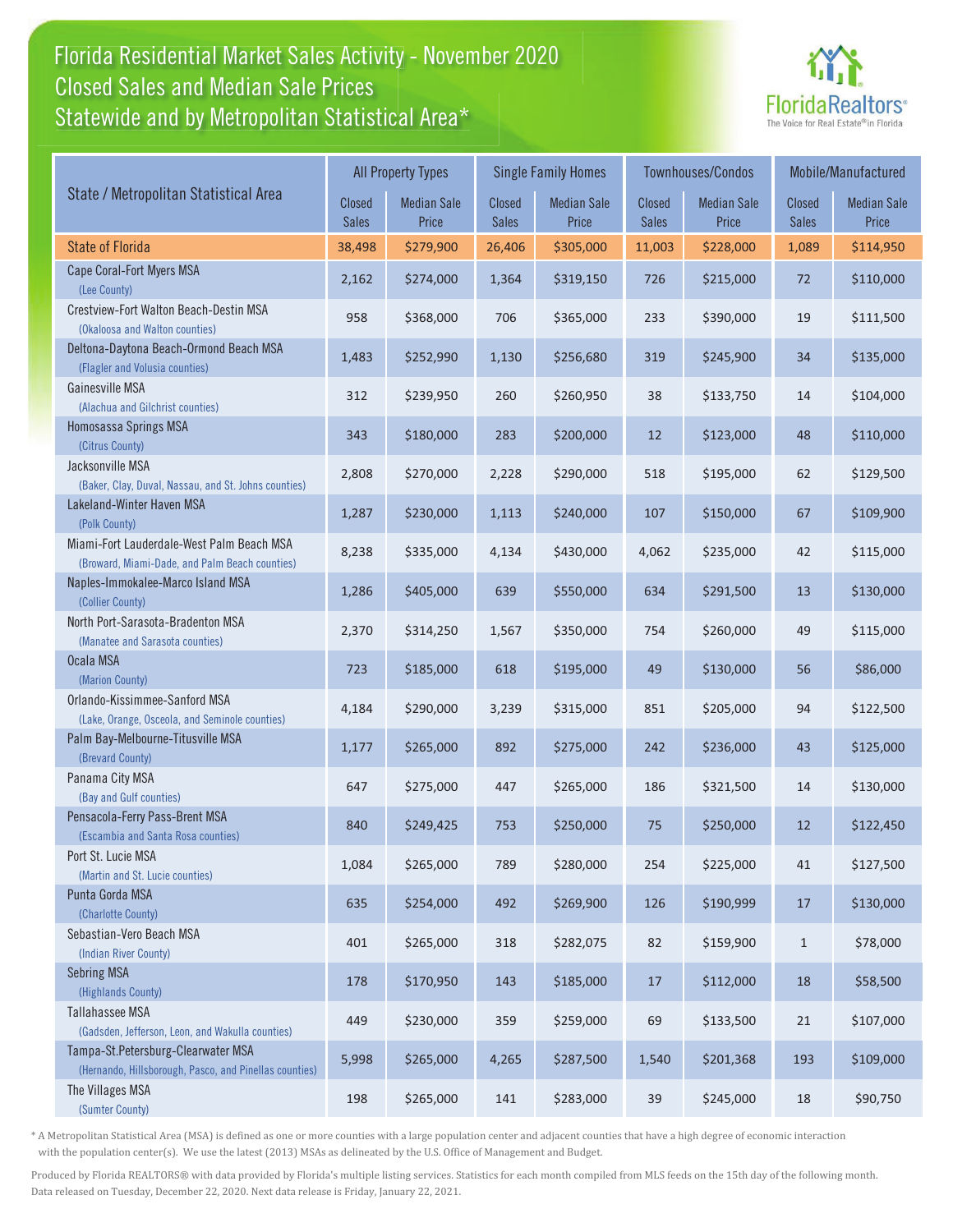## Florida Residential Market Sales Activity - November 2020 Listed by County **Closed Sales and Median Sale Prices**



| County                     | <b>All Property Types</b>     |                             |                        | <b>Single Family Homes</b>  |                        | Townhouses/Condos           | Mobile/Manufactured           |                             |
|----------------------------|-------------------------------|-----------------------------|------------------------|-----------------------------|------------------------|-----------------------------|-------------------------------|-----------------------------|
|                            | <b>Closed</b><br><b>Sales</b> | <b>Median Sale</b><br>Price | Closed<br><b>Sales</b> | <b>Median Sale</b><br>Price | Closed<br><b>Sales</b> | <b>Median Sale</b><br>Price | <b>Closed</b><br><b>Sales</b> | <b>Median Sale</b><br>Price |
| Alachua County             | 292                           | \$240,000                   | 246                    | \$261,950                   | 38                     | \$133,750                   | 8                             | \$102,750                   |
| <b>Baker County</b>        | 17                            | \$221,000                   | 15                     | \$231,500                   | 0                      | (No Sales)                  | $\overline{2}$                | \$124,500                   |
| <b>Bay County</b>          | 603                           | \$270,000                   | 414                    | \$258,200                   | 177                    | \$315,000                   | 12                            | \$140,000                   |
| <b>Bradford County</b>     | 28                            | \$197,500                   | 25                     | \$209,000                   | $\boldsymbol{0}$       | (No Sales)                  | 3                             | \$129,900                   |
| <b>Brevard County</b>      | 1,177                         | \$265,000                   | 892                    | \$275,000                   | 242                    | \$236,000                   | 43                            | \$125,000                   |
| <b>Broward County</b>      | 2,947                         | \$321,000                   | 1,447                  | \$425,000                   | 1,480                  | \$204,000                   | 20                            | \$118,000                   |
| <b>Calhoun County</b>      | $\overline{2}$                | \$178,000                   | 2                      | \$178,000                   | 0                      | (No Sales)                  | 0                             | (No Sales)                  |
| <b>Charlotte County</b>    | 635                           | \$254,000                   | 492                    | \$269,900                   | 126                    | \$190,999                   | 17                            | \$130,000                   |
| <b>Citrus County</b>       | 343                           | \$180,000                   | 283                    | \$200,000                   | 12                     | \$123,000                   | 48                            | \$110,000                   |
| <b>Clay County</b>         | 356                           | \$244,990                   | 313                    | \$253,450                   | 25                     | \$150,000                   | 18                            | \$122,924                   |
| <b>Collier County</b>      | 1,286                         | \$405,000                   | 639                    | \$550,000                   | 634                    | \$291,500                   | 13                            | \$130,000                   |
| <b>Columbia County</b>     | 70                            | \$194,000                   | 56                     | \$217,850                   | $\mathbf 0$            | (No Sales)                  | 14                            | \$95,250                    |
| <b>DeSoto County</b>       | 32                            | \$180,000                   | 25                     | \$199,000                   | 4                      | \$136,250                   | 3                             | \$137,500                   |
| <b>Dixie County</b>        | 16                            | \$121,000                   | 11                     | \$131,000                   | $\mathbf 0$            | (No Sales)                  | 5                             | \$92,000                    |
| <b>Duval County</b>        | 1,402                         | \$232,000                   | 1,081                  | \$250,000                   | 304                    | \$171,750                   | 17                            | \$98,000                    |
| <b>Escambia County</b>     | 464                           | \$233,500                   | 409                    | \$230,750                   | 54                     | \$334,945                   | $\mathbf{1}$                  | \$95,000                    |
| <b>Flagler County</b>      | 358                           | \$260,000                   | 288                    | \$259,329                   | 60                     | \$321,000                   | 10                            | \$155,500                   |
| <b>Franklin County</b>     | 38                            | \$292,850                   | 29                     | \$429,000                   | 8                      | \$275,000                   | $\mathbf{1}$                  | \$139,500                   |
| <b>Gadsden County</b>      | 23                            | \$181,500                   | 20                     | \$184,750                   | $\pmb{0}$              | (No Sales)                  | 3                             | \$151,000                   |
| <b>Gilchrist County</b>    | 20                            | \$220,000                   | 14                     | \$258,950                   | $\boldsymbol{0}$       | (No Sales)                  | 6                             | \$117,500                   |
| <b>Glades County</b>       | 14                            | \$167,500                   | 5                      | \$380,000                   | $\boldsymbol{0}$       | (No Sales)                  | 9                             | \$160,000                   |
| <b>Gulf County</b>         | 44                            | \$389,500                   | 33                     | \$415,000                   | $9$                    | \$375,000                   | $\overline{2}$                | \$75,000                    |
| <b>Hamilton County</b>     | 10                            | \$141,000                   | 7                      | \$184,000                   | 0                      | (No Sales)                  | 3                             | \$112,900                   |
| <b>Hardee County</b>       | 6                             | \$171,250                   | 5                      | \$157,500                   | $\mathbf 0$            | (No Sales)                  | $\mathbf{1}$                  | \$235,000                   |
| <b>Hendry County</b>       | 29                            | \$195,900                   | 23                     | \$210,000                   | 0                      | (No Sales)                  | 6                             | \$145,000                   |
| <b>Hernando County</b>     | 420                           | \$205,000                   | 353                    | \$214,900                   | 20                     | \$156,500                   | 47                            | \$105,000                   |
| <b>Highlands County</b>    | 178                           | \$170,950                   | 143                    | \$185,000                   | 17                     | \$112,000                   | 18                            | \$58,500                    |
| Hillsborough County        | 2,444                         | \$274,995                   | 1,872                  | \$295,000                   | 539                    | \$197,900                   | 33                            | \$150,000                   |
| <b>Holmes County</b>       | 7                             | \$139,000                   | 5                      | \$165,000                   | 0                      | (No Sales)                  | $\overline{2}$                | \$57,500                    |
| <b>Indian River County</b> | 401                           | \$265,000                   | 318                    | \$282,075                   | 82                     | \$159,900                   | $\,1\,$                       | \$78,000                    |
| Jackson County             | $27$                          | \$169,900                   | $25\,$                 | \$169,900                   | 0                      | (No Sales)                  | $\overline{2}$                | \$138,000                   |
| Jefferson County           | $17\,$                        | \$213,000                   | 15                     | \$294,000                   | 0                      | (No Sales)                  | $\sqrt{2}$                    | \$106,900                   |
| Lafayette County           | $\mathbf{1}$                  | \$192,000                   | $\mathbf{1}$           | \$192,000                   | 0                      | (No Sales)                  | 0                             | (No Sales)                  |
| <b>Lake County</b>         | 673                           | \$263,500                   | 587                    | \$278,500                   | 36                     | \$192,450                   | 50                            | \$114,500                   |
| Lee County                 | 2,162                         | \$274,000                   | 1,364                  | \$319,150                   | 726                    | \$215,000                   | 72                            | \$110,000                   |

Produced by Florida REALTORS® with data provided by Florida's multiple listing services. Statistics for each month compiled from MLS feeds on the 15th day of the following month. Data released on Tuesday, December 22, 2020. Next data release is Friday, January 22, 2021.